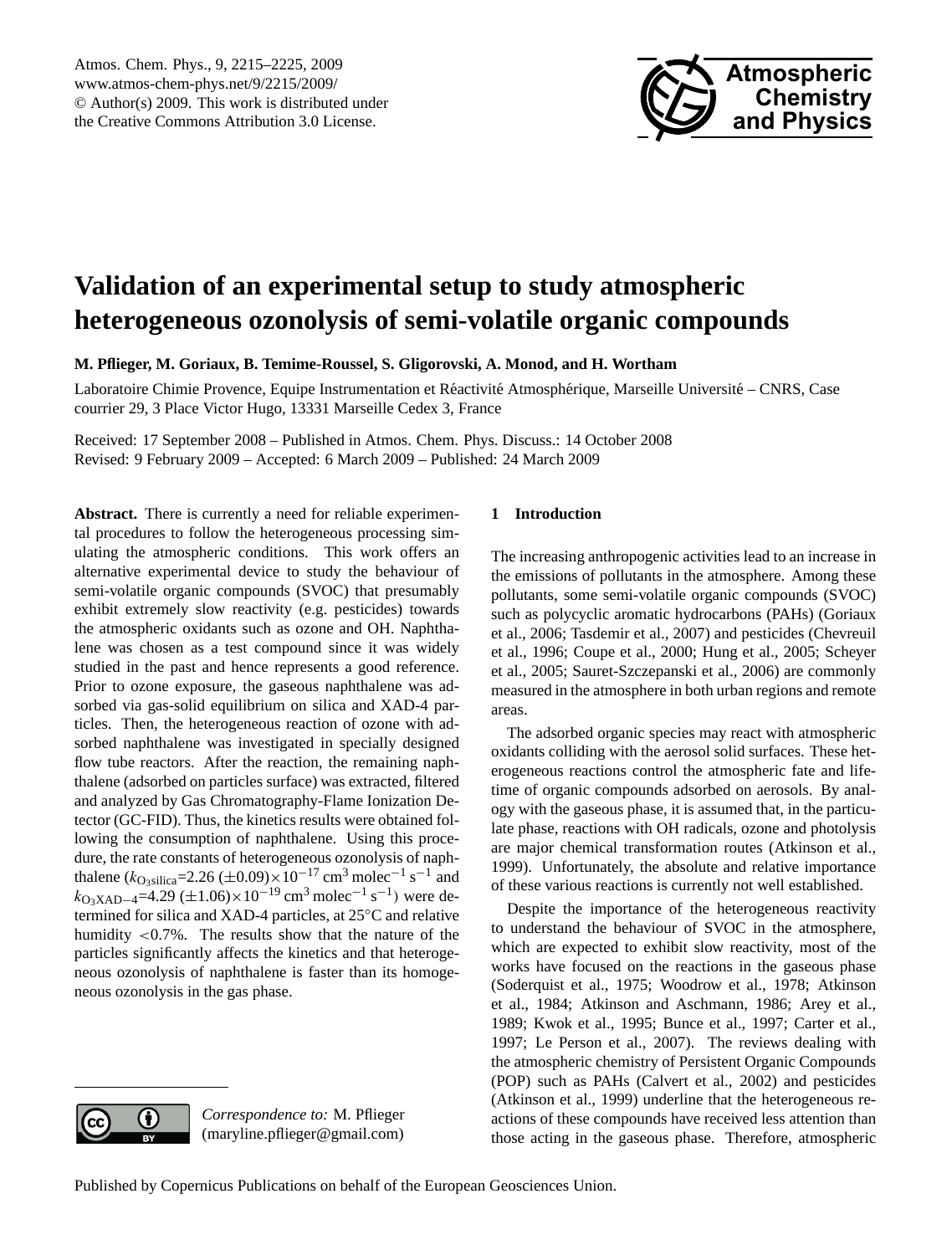

**Fig. 1.** The flow reactor.

heterogeneous reactivity is to be considered as an area of great uncertainty (Atkinson et al., 1999). The atmospheric lifetime based only on the mechanisms and the kinetic constants of the gaseous phase cannot explain the atmospheric behaviour of SVOC.

It is thus essential to investigate the heterogeneous reactivity of SVOC. To carry out such a study under controlled laboratory conditions, validated experimental procedures are required. Much of the data on heterogeneous reactions in the atmosphere, particularly the pioneering studies, were produced using Knudsen cells (Finlayson-Pitts and Pitts, 2000). Using this technique, the uptake coefficient of the gaseous reactant by the particles surfaces can be determined. However, this coefficient may not represent the true trapping of the gas due to the re-evaporation or the heterogeneous adsorption of organic compounds on the surface. Recently, Rudich et al. (2007) reviewed laboratory studies on the uptake of oxidants and also the evolution of particle-water interactions. Donaldson and Vaida (2006) published an interesting review on the influence of organic films at the air-aqueous interface. Some other techniques permit investigation of heterogeneous reactivity by determining the quantity of unreacted SVOC. Commonly, static aerosol chambers are used for studying slow heterogeneous reactions (Bossan et al., 1995; Palm and al., 1997) or flow tubes which contain the condensed phase of interest deposited on a solid support such as the reactor's walls (Kwamena et al., 2006), particles (Pöschl et al., 2001; Rudich, 2003) or filters (Perraudin et al., 2005; Esteve et al., 2004). Whichever experimental procedure is selected, the initial step generally consists in the coating protocol of particle with SVOC. Commonly, it consists in liquid-solid equilibrium of the compounds under study. Experimentally, these compounds are dissolved in an organic solvent together with the solid particles in suspension (Daisey et al., 1982; Wortham et al., 1993; Palm et al., 1999; Esteve et al., 2006; Perraudin et al., 2007a). This procedure makes it possible to coat a large quantity of SVOC on the particle but it is neither representative of the atmospheric phenomenon nor of atmospheric concentrations. A recent study (Perraudin et al., 2007b) showed that the concentration of particulate PAH may drastically influence the kinetics. This influence of the PAH concentrations could be induced by an experimental artefact because Alebic-Juretic et al. (1990) demonstrated that there is a significant discrepancy in the kinetics when the particles are covered with less or more than a monolayer of PAH. Since the sub-monolayer organic coverage is atmospherically relevant, it seems important to work with such monolayer of SVOC on aerosol particles. As a result, the adsorption procedure using liquid-solid equilibrium cannot be considered representative of atmospheric conditions since both the quantity of compounds adsorbed and the nature of the adsorption may be very different from those occurring in the atmosphere. Several recent works have used a gas-solid equilibrium in order to better mimic the atmospheric conditions (Pöschl et al., 2001; Kwamena et al., 2004; Gloaguen et al., 2006; Kwamena et al., 2007). In order to coat SVOC on particles simulating atmospheric conditions, we have developed an alternative experimental device using a gas-solid equilibrium of the SVOC as an adsorption method.

The purpose of this work is to describe this alternative experimental setup aimed at studying the heterogeneous reactivity of slowly reactive SVOC (e.g. pesticides). It has been tested on the heterogeneous ozonolysis of naphthalene adsorbed both on silica and XAD-4 particles used as surrogate solid supports. Naphthalene was chosen because it is known to react towards ozone, and because it is one of the most volatile SVOC (vapour pressure of 37 Pa at 25◦C; Lei et al., 2002). Therefore, this compound was an ideal candidate to test the possible experimental volatilization artefacts. Silica particles were chosen as a model solid carrier because  $SiO<sub>2</sub>$ represents a significant part of tropospheric aerosol (Alebic-Juretic et al., 1990; Usher, 2003b). To observe the influence of physico-chemical properties of particles on the heterogeneous reactivity, a second solid support (XAD-4), chemically different from  $SiO<sub>2</sub>$  was tested. The XAD-4 resin was chosen because it is frequently used to trap SVOC and heterogeneous reactions are suspected to occur during sampling (Goriaux et al., 2006).

#### **2 Experimental**

The degradation studies were carried out in a flow reactor (30 cm long), which consists of two concentric tubes, for the larger one 5.4 cm internal diameter, and for the narrower one 4.4 cm external diameter. The two tubes were fitted inside each other leaving an annular space of 0.5 cm for the air flow (Fig. 1). The internal walls of the outer tube were fluoridric acid-etched that results in frosted-glass which facilitates the coating of particles, specifically on this part of the reactor. The outer tube was made up of a double wall which allows it to be thermostated. Gaseous naphthalene gently flowed through the reactor inducing an adsorption of naphthalene on the particles. Then, the adsorbed naphthalene was exposed, in the dark to controlled ozone concentrations. The degradation kinetics were determined by analysis of the remaining quantity of naphthalene after various times of ozone exposition.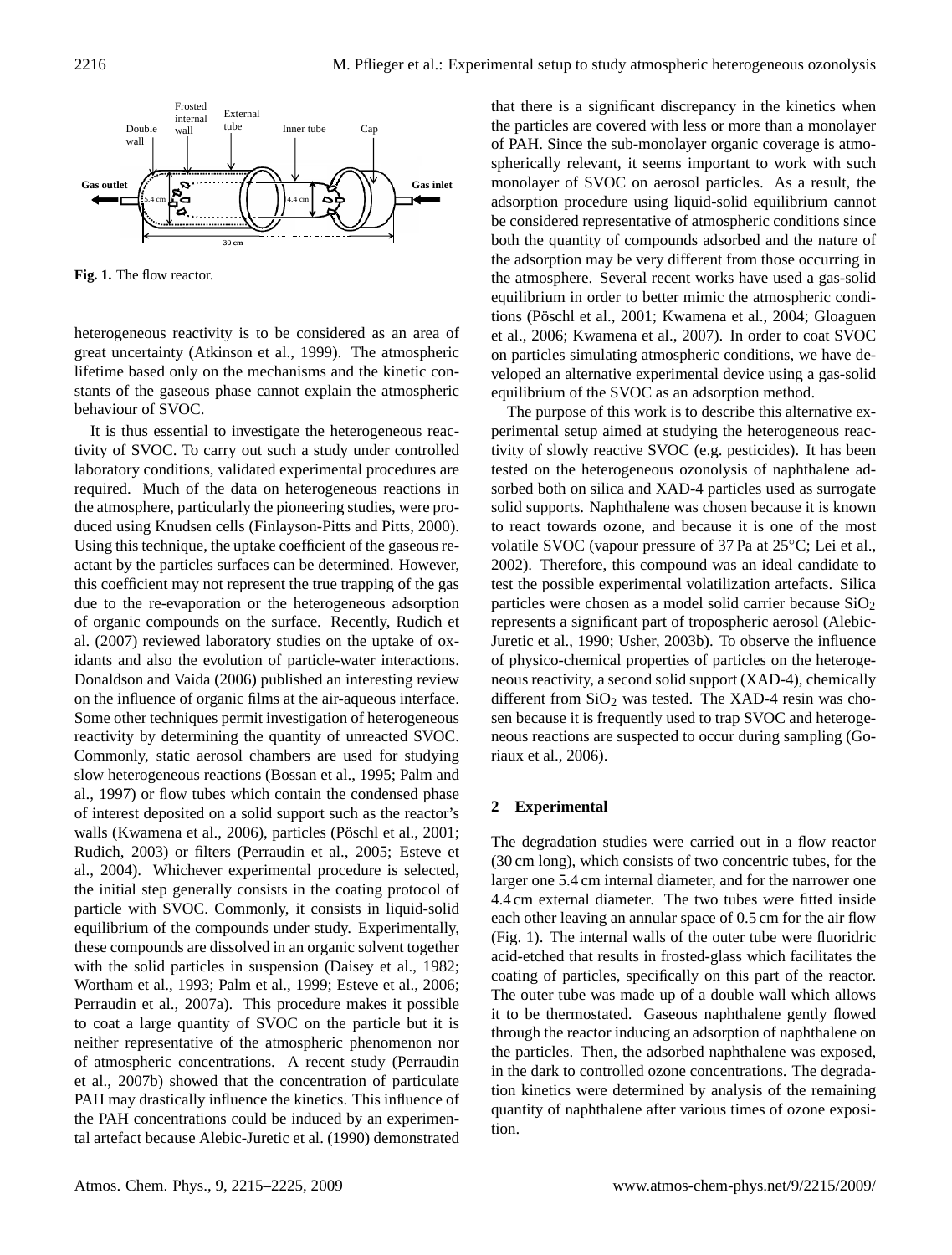#### 2.1 Preliminary cleaning of the particles

Silica particles are often used to simulate the atmospheric mineral aerosol (Palm et al., 1997, 1998, 1999; Perraudin et al., 2005, 2007a, b). They have the advantage of being homogeneous in diameter (diameter: 6–8 nm) and to have a known specific surface  $(260 \,\mathrm{m}^2 \,\mathrm{g}^{-1})$ . Prior to use, the particles were heated at 600<sup>°</sup>C during 24 h in an oven and kept in a warm  $(150\degree C)$  and dry atmosphere.

Amberlite XAD-4 resin, a styrene-divinylbenzene polymer, is known to be an efficient sorbent trap for volatile organic compounds such as PAH (Gundel et al., 1995; Temime et al., 2004). This resin was delicately crushed for 6 h in a planetary grinder (Retsch GmbH) to obtain XAD-4 particles with a diameter of about  $1 \mu$ m. Due to this treatment, the XAD-4 resin was contaminated by various compounds such as alkylated derivatives of benzene, styrene, naphthalene and biphenyl (Hunt and Pangaro, 1982). Therefore, several washing cycles by Soxhlet were necessary to obtain clean blanks (Temime at al., 2002). After each cycle, the liquid and solid phases were separated by ultracentrifugation for 5 min (Hettich Universal, 3200 revolutions min−<sup>1</sup> ). Finally, the XAD-4 was dried for 48 h at around 100◦C.

## 2.2 Coating of particles on the wall of the reactor

The operating procedure to coat the walls of the reactor was first described by Gundel et al. (1995), then, adapted by Temime et al. (2002) and finally applied to the current work. Prior to coating the frosted internal walls of the reactor with aerosols, 0.5 g of particles diluted in 50 mL of dichloromethane were ultrasonicated for 5 min (Branson 3510). The resulting slurry was applied to the walls of the reactor. Then, the excess slurry was removed and the reactor dried using a pure nitrogen flow. Several successive application/drying cycles were performed until no slurry remained. Using this procedure, the mean amount of particle losses was about 50%. Thus, the quantity of particles coated on the wall of the reactor was about 0.25 g.

#### 2.3 Generation of a constant flux of naphthalene

The adsorption of naphthalene on the particles was performed by connecting the reactor to a permeation chamber described in detail elsewhere (Temime et al., 2002). Briefly, the permeation chamber delivered a gas standard diluted in pure nitrogen that was cleared of particles and gaseous organic compounds. The permeation chamber (Fig. 2a) was a glass vessel equipped with an inlet and an outlet, allowing a flow of pure nitrogen to pass through. It was placed in an oven thermostated at 40◦C and contained a permeation cell which was a glass tube sealed with a PTFE semiporous membrane (Durieux PTFE membrane, pore: 10–  $15 \mu$ m, thickness: 0.0005 inches) and filled with naphthalene crystals. The membrane allowed the vapours produced

**a) Generation and adsorption of gaseous SVOC on particles**  *3 L.min-1* **a) Generation and adsorption of gaseous SVOC on particles** 



of SVOC: (a) generation and adsorption of gaseous SVOC on particles, **(b)** heterogeneous ozonolysis in reactor B. Fig. 2. Experimental set-up to study the heterogeneous ozonolysis  $Legend:$ 

**O<sup>3</sup> Ozoner**

**(6)**

**O3 dilution**

**(4)**

*1,6 L.min-1*

**Ozone analyzer**

**analyzer**

*100 mL.min-1* **O<sup>2</sup>**

| LUgunu. |                                              |                                                     |
|---------|----------------------------------------------|-----------------------------------------------------|
|         | (1) Mass flow controller (4) Dilution vessel |                                                     |
|         |                                              | (2) Permeation chamber (5) Several meters of tubing |
|         | (3) Permeation cell                          | (6) Ozone generator                                 |

by the naphthalene sublimation to flow out the permeation cell in a steady manner. Therefore, a flow of naphthalene vapours diluted in pure nitrogen was obtained at the outlet of the permeation chamber. To obtain a stable concentration of naphthalene, two key parameters had to be accurately controlled: the flux of the carrier gas and the sublimation rate of naphthalene in the permeation cell.

The flux of the carrier gas, set at a flow rate of 150 mL.min−<sup>1</sup> , was controlled at the inlet of the permeation chamber by a mass flow controller  $(\pm 1\%$  full scale, range of the mass flow 0 to 500 mL.min−<sup>1</sup> ). Under this condition, the volume of the permeation chamber was renewed every 2 min. The sublimation rate was highly sensitive to the temperature, thus the permeation chamber was thermostated at 40◦C±1 ◦C and the entire experimental setup was placed in a room thermostated at  $25 \pm 1^{\circ}$ C. In addition, to avoid a temperature fluctuation induced by the carrier gas, the latter was set at the working temperature by passing it through several meters of tubing circulating in the oven prior to go into the permeation chamber. Finally, the primary flux of gaseous naphthalene was diluted in an additional flux of pure nitrogen to obtain the required concentrations of naphthalene. This dilution occured in the thermostated oven (40◦C) to avoid naphthalene condensation. The diluted flow of naphthalene was set at  $25\pm1^{\circ}$ C corresponding to the temperature of the thermostated room.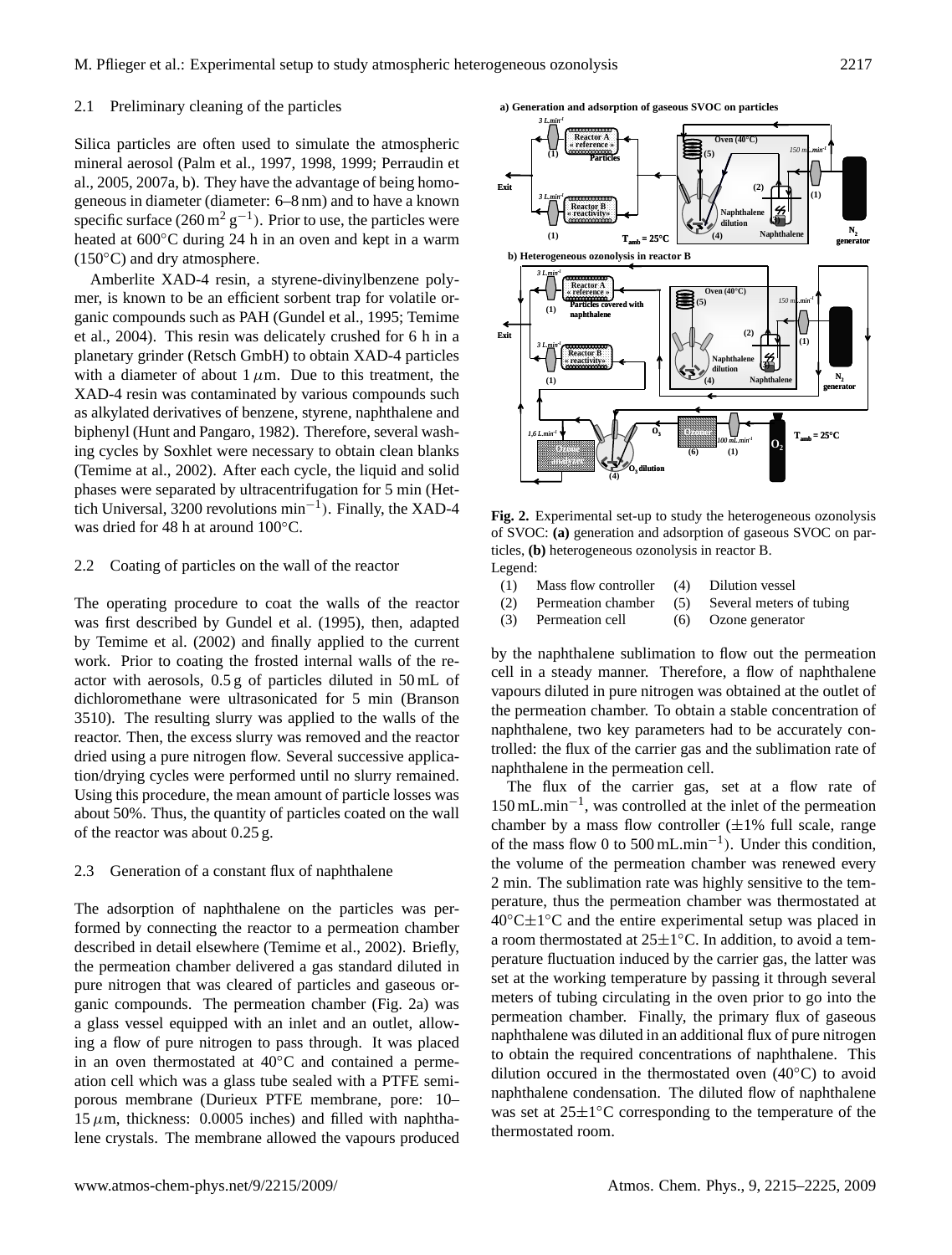Blank 3 44.3 44.7 0.99 20 min

RSD of the concentration ratio: 5 %

**Table 1.** Blank experiments: Ratio of the amount of naphthalene (Nap) adsorbed on silica particles coated on the internal surface of reactors A and B, and their ratios.

# 2.4 Adsorption of SVOC on particles

The gaseous flux of naphthalene produced by the permeation device was divided into two equivalent fluxes passing through two similar reactors (reactor A and B) set up in parallel (Fig. 2a). The connections between the permeation device and the reactors were rigorously identical and as short as possible to avoid adsorption of gaseous naphthalene on the connexion tubes. The fluxes in the reactors were set at  $3$  L.min<sup>-1</sup> controlled by two mass flow controllers ( $\pm 1\%$  full scale, range of the mass flow 0 to  $10$  L.min<sup>-1</sup>) (Brooks Instrument, smart mass control) placed downstream of the reactors. Under these experimental conditions and with the design of the reactors, the Reynolds number  $(N_{\text{Re}})$  was less than 10. Thus, the flux was laminar and by diffusion the gaseous naphthalene reached the particles coated on the walls of the reactors. Moreover, the gas flow was too weak to extract the particles from the walls (Possanzini et al., 1983). This experimental procedure allows adsorption of semi-volatile organic compounds on particles, according to a gas-solid equilibrium, which simulates realistic atmospheric conditions. The adsorption step was carried out during a 3-h period to obtain a sufficient quantity of naphthalene for the analysis by GC-FID (see later Sect. 2.6). After the adsorption step, the reactors were disconnected from the permeation device prior to starting the reactivity step.

The amount of adsorbed naphthalene was well below the number of adsorption sites on the solid support (silica or XAD-4). Nevertheless, we cannot assure a uniform distribution of naphthalene on the aerosol surface. The latter statement could arguably be interpreted as multilayer naphthalene coverage on the few first centimeters of the length of the reactor. However, during the deposition process, a large part of gaseous naphthalene passed through the reactor. As a result, assuming a spherical geometry of the molecules, a sub-monolayer coverage could be asserted. Indeed, about 0.25 g of particles were coated on the reactor's wall which represents a total surface of 18 125  $m^2$  and 65  $m^2$  for XAD-4 and silica particles, respectively. On the other hand, knowing both the surface of the naphthalene molecule (171  $\AA$ <sup>2</sup> following the assumption of spherical geometry) and the amount of naphthalene measured on the particles after the adsorption step (a maximum of  $3.9 \times 10^{-7}$  mole and  $4.1 \times 10^{-7}$  mole for XAD-4 and silica particles respectively), it was estimated that the percentage of aerosol surface coated with naphthalene was 0.002% and 0.6% for XAD-4 and silica particles, respectively.

## 2.5 Heterogeneous ozonolysis

The two reactors were assumed to be equivalent. This hypothesis was verified by carrying out blank experiments (with naphthalene but without ozone) to ensure that the initial amount of naphthalene was identical in both reactors, using silica as a solid support. The results, presented in Table 1, show that the initial amount of naphthalene was almost identical in the two reactors taking into account a relative standard deviation of 3% for the analytical method. Moreover, the gaseous flow passing through the reactors did not significantly influence the quantity of naphthalene adsorbed on the solid surface (Table 1). Therefore, in the present study, one of the reactors was used as a reference to determine the initial concentration of naphthalene adsorbed on the particles (Reactor A) while the other one was used to carry out reactivity experiments (Reactor B). An ozone flux was obtained by submitting a pure oxygen flux to an electrical discharge (Fig. 2b) and it was then diluted with a pure nitrogen flow to obtain concentrations ranging from 0.2 ppm to 4.3 ppm. The exact concentrations of ozone, which enter into reactor B, were measured on-line using a commercial ozone analyzer (O3 41M, Environnement S.A). The ozone concentration was kept constant throughout the experiment. Due to our experimental conditions (flow tube in which the gaseous phase was continuously renewed), ozone was kept in excess compared to naphthalene during all the experiments. During a test experiment, the ozone monitor was connected alternatively at the inlet and the outlet of the reactor, and no significant variation of ozone concentrations was observed. Moreover, the diffusion coefficient of ozone in nitrogen is  $0.148 \text{ cm}^2 \text{.s}^{-1}$  (at 1 atm and 298 K) (Fuller et al., 1966) which corresponds to a maximum diffusion time of 1.7 s in the reactor. This diffusion time is lower than the resident time (7.5 s) of ozone in the reactor and much lower than the exposure times (12–204 min). As a result, the diffusion was negligible. At the end of the experiments, a flux of nitrogen-free ozone was led into reactor B in order to eliminate the remaining ozone and to stop the reaction.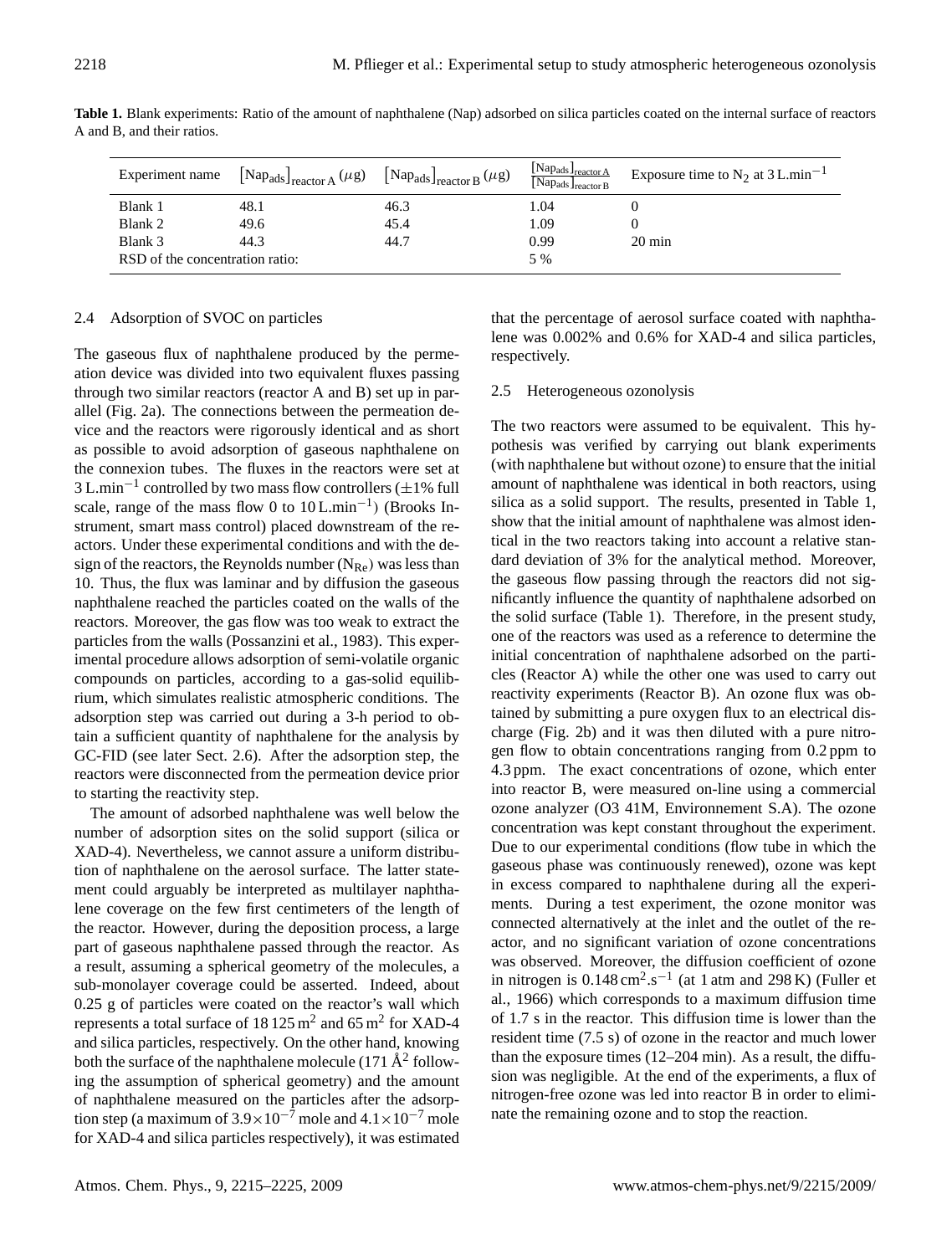#### 2.6 Extraction, filtration and analysis

After each experiment, naphthalene was extracted from the particles in  $2\times25$  mL of dichloromethane by shaking the reactor manually (2 times during 3 min each). Prior to the extraction, the internal tube was removed, in order to specifically extract the naphthalene adsorbed on particles on the internal wall of the external tube. A sample (10 mL) of each extract was filtered on a PTFE filtration cartridge (Iso-Disc Filters PTFE 25-4, 25 mm $\times$ 0.45  $\mu$ m, Supelco, pre-conditioned with  $5 \times 10$  mL of dichloromethane) in order to eliminate the particles prior to analysis. The filtrate was immediately and quantitatively analysed using gas chromatography (Trace GC ULTRA, Thermo Electron Corporation) on a non-polar capillary column (CP-SIL8 CB;  $30 \text{ m} \times 0.32 \text{ mm}$  df=0.25  $\mu$ m; 5% diphenyle copolymere and 95% dimethylpolysiloxane; Varian). The chromatograph was equipped with a Flame Ionisation Detector (FID) and a large volume injector to allow the carrying out of a temperature program to evaporate the solvent (PTV-LVI). The injector contained an inert liner filled with silica wool (Silcosteel deactivated liner with deactivated silica wool; ID=2 mm; OD=2.75 mm; l=120 mm, v=0.38 mL; Thermo Electron Corporation) which retain the SVOC such as naphthalene during the evaporation process. Large volume injections in the PTV-LVI (up to  $150 \mu L$ ) permitted to avoid the carrying out of a pre-concentration step which would have decreased the precision of the analytical procedure. The volume injected was  $80 \mu L (100 \mu L s$ ringe; needle l=50 mm and gauge 23; Thermo Electron Corporation) and the sample quantification was carried out using external calibration. The analytic parameters are presented in Fig. 3. The performance of the analytical procedure of naphthalene using PTV-LVI-GC-FID were the following: Relative Standard Deviation (RSD)=3%, Quantification Limit (QL)=Detection Limit (DL)=6.4×10<sup>-4</sup>  $\mu$ g, linearity range= $[5.6 \times 10^2; 6.4 \times 10^{-4}] \mu$ g.

#### 2.7 Reagents

The reagents used for the experiments were dichloromethane (>99.9%, Fluka, Sigma-Aldrich Chemical), naphthalene (Scintillation grade 99+%, Acros organics), silica particles (≥99.8%, AEROSIL R812, specific surface: 260 m<sup>2</sup>.g<sup>-1</sup>, diameter: 6–8 nm), XAD-4 particles (surface area: 72 500 m<sup>2</sup>.g<sup>-1</sup>, porosity: 50 Å, diameter: 1  $\mu$ m), oxygen (99 999%, Linde Gas, France), nitrogen (99 999%, Linde Gas, France, and Nitrogen generator N<sub>2</sub>LCMS, Claind).

## **3 Kinetics**

The kinetics of heterogeneous ozonolysis of naphthalene were studied by determining the quantity of non-reacted naphthalene, i.e. the quantity of naphthalene remaining in reactor B after exposure to ozone. Two different heteroge-



Fig. 3. Parameters of the analysis line

**Step 2**: Evaporation and elimination of the solvent Step 1: Injection of the sample.

Step 2: Evaporation and elimination of the solvent.

Step 3: Transfer of target compounds from the injector to the column head.

Step 4: Cleaning of the injector, compounds separation and detection.

Step 5: End of the cycle for PTV-LVI and re-initialisation.

neous mechanisms can occur: the Langmuir-Rideal and the Langmuir-Hinshelwood patterns.

#### 3.1 Langmuir-Rideal pattern

According to the Langmuir-Rideal pattern, the heterogeneous reaction between naphthalene adsorbed on particles (Nap<sub>ads</sub>) and gaseous ozone  $(O_{3g})$  passing through reactor B, is described by Reaction (R1).

$$
Nap_{ads} + O_{3g} \rightarrow Products
$$
 (1)

The kinetic expression of Eq. (1) is given by Reaction (R1).

$$
\frac{d[\text{Nap}_{\text{ads}}]}{dt} = -k \times [\text{O}_{3g}] \times [\text{Nap}_{\text{ads}}]
$$
 (R1)

where  $k$  is the second order rate constant of the reaction.

Under our experimental conditions, ozone was in excess compared to the adsorbed naphthalene and continuously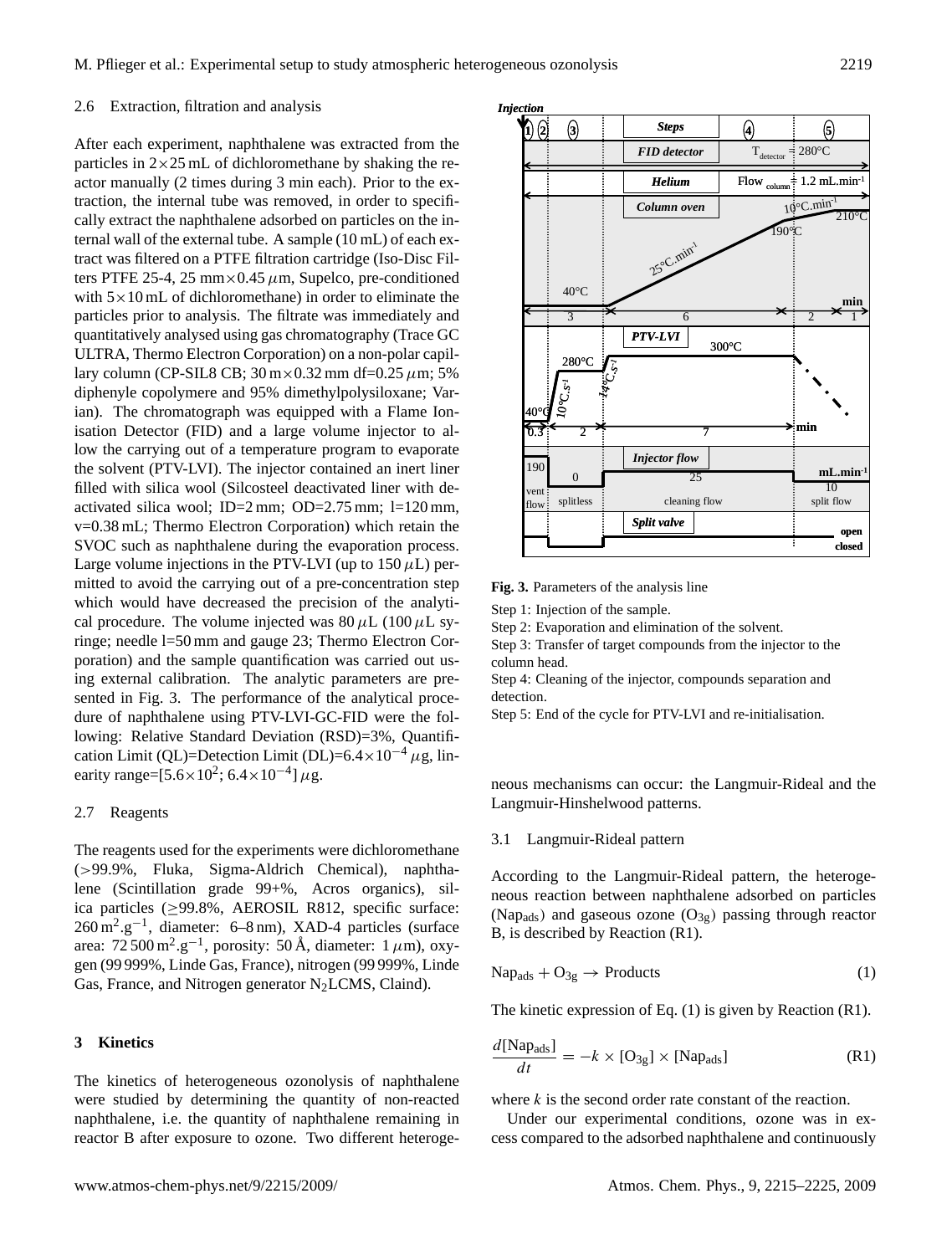| Experiment<br>name | Quantity of Nap<br>$(\mu$ g) at time 0<br>$(in$ reactor $A)^a$ | $O_3$ exposure<br>time $t$ (min) | $[O_3]_{\text{median}}^b(\text{ppm})$ | $[Nap_{ads}]_0$<br>$\lceil \text{Nap}_{\text{ads}} \rceil_t$ | $\left(\frac{[\text{Nap}_{\text{ads}}]_0}{[\text{Nap}_{\text{ads}}]_t}\right)$ (s <sup>-1</sup> )<br>$rac{1}{t} \times \ln$ |
|--------------------|----------------------------------------------------------------|----------------------------------|---------------------------------------|--------------------------------------------------------------|-----------------------------------------------------------------------------------------------------------------------------|
| Silica 1           | 44.9                                                           | 12                               | $3.44 \pm 0.17$                       | 5.1                                                          | $2.3 \ (\pm 0.2) \times 10^{-3}$                                                                                            |
| Silica 2           | 46.7                                                           | 12.25                            | $3.32 \pm 0.17$                       | 5.0                                                          | $2.2 \ (\pm 0.2) \times 10^{-3}$                                                                                            |
| Silica 3           | 46.5                                                           | 17                               | $2.40 \pm 0.12$                       | 5.0                                                          | $1.6 \ (\pm 0.1) \times 10^{-3}$                                                                                            |
| Silica 4           | 46.0                                                           | 17                               | $1.80 \pm 0.09$                       | 3.6                                                          | $1.2 \ (\pm 0.1) \times 10^{-3}$                                                                                            |
| Silica 5           | 46.7                                                           | 22.5                             | $0.95 \pm 0.05$                       | 3.0                                                          | 8.2 $(\pm 0.5) \times 10^{-4}$                                                                                              |
| Silica 6           | 47.1                                                           | 17.25                            | $0.61 \pm 0.03$                       | 1.9                                                          | $6.4 \ (\pm 0.7) \times 10^{-4}$                                                                                            |
| Silica 7           | 47.8                                                           | 32                               | $0.84 \pm 0.04$                       | 3.5                                                          | $6.5 \ (\pm 0.4) \times 10^{-4}$                                                                                            |
| Silica 8           | 50.3                                                           | 15.75                            | $4.27 \pm 0.21$                       | 10.8                                                         | $2.5 \ (\pm 0.3) \times 10^{-3}$                                                                                            |
| Resin 1            | 54.5                                                           | 193                              | $2.41 \pm 0.12$                       | 1.4                                                          | $2.7 (\pm 0.4) \times 10^{-5}$                                                                                              |
| Resin 2            | 59.2                                                           | 204                              | $4.08 \pm 0.20$                       | 1.9                                                          | 5.4 $(\pm 0.5) \times 10^{-5}$                                                                                              |
| Resin 3            | 56.2                                                           | 187                              | $0.97 \pm 0.05$                       | 1.3                                                          | $2.6 (\pm 0.4) \times 10^{-5}$                                                                                              |
| Resin 4            | 53.2                                                           | 193                              | $0.22 \pm 0.01$                       | 1.1                                                          | $8.0 \ (\pm 0.4) \times 10^{-5}$                                                                                            |

**Table 2.** Results of the heterogeneous ozonolysis of naphthalene (Nap) adsorbed on silica and XAD-4 particles.

 $a$  Reactor A=reference reactor.  $b$  Median ozone concentration of ozone measured during the ozonolysis experiments.

flowed through reactor B. We can thus assume a pseudo-first order kinetic (Reaction R2).

$$
\frac{d[\text{Nap}_{\text{ads}}]}{[\text{Nap}_{\text{ads}}]} = -k'_{\text{exp}} \times dt
$$
 (R2)

where  $k'_{exp} = k[O_{3g}]$  is the experimental pseudo-first order rate coefficient. The integration of Reaction (R2) gives Reaction (R3):

$$
\frac{1}{t} \times \ln\left(\frac{[\text{Nap}_{\text{ads}}]_0}{[\text{Nap}_{\text{ads}}]_t}\right) = k \times [\text{O}_{3g}] = k'_{\text{exp}}
$$
(R3)

In the Langmuir-Rideal patern, plotting  $\frac{1}{t} \times \ln \left( \frac{\text{[Pest_{ads}]}_0}{\text{[Pest_{ads}]}_t} \right)$  $\frac{\rm [Pest_{ads}]_{0}}{\rm [Pest_{ads}]_{t}}$  =  $k'_{\text{exp}}$  as a function of [O<sub>3g</sub>] gives a linear plot, with a slope of k.

## 3.2 Langmuir-Hinshelwood pattern

Pöschl et al. (2001) suggested that the heterogeneous reactions between a gaseous oxidant and an organic compound adsorbed on a solid support can be attributed to the Langmuir-Hinshelwood reaction pattern. According to this mechanism, the organic species are adsorbed on the solid surface and the oxidant species are in equilibrium between the gaseous and solid phases. A reaction can occur only when the gaseous phase species are adsorbed on the surface. Nevertheless, only a limited number of adsorption sites are available for the oxidant gaseous species and at some gaseous phase concentration, saturation of the surface occurs (Kwamena et al., 2006). As a result, the rate of the reaction becomes independent of the oxidant gaseous concentration. The Langmuir-Hinshelwood reaction mechanism can be described using the Reaction (R4).

$$
\frac{k^{\text{II}}[SS]K_{\text{O}_3}[\text{O}_{3g}]}{1 + K_{\text{O}_3}[\text{O}_{3g}]} = k^{\text{I}}_{\text{obs}}
$$
 (R4)

where  $k<sup>H</sup>$  is the second order surface rate coefficient, [SS] is the number of adsorption sites for ozone,  $K_{\text{O}_3}$  is the ozone gas-surface equilibrium constant and  $[O_{3g}]$  is the gaseous ozone concentration. Plotting  $k_{obs}^I$  versus  $[O_{3g}]$  gives a nonlinear plot. Moreover,  $k^{\text{II}}$  multiplied by [SS] can be approximated as the maximum rate coefficient  $k_{\text{max}}^{\text{I}}$  experimentally obtained at high ozone concentration (Kahan et al., 2006; Kwamena et al., 2007). As a result, equation (R4) can be modified to yield equation (R5).

$$
\frac{k_{\text{max}}^{\text{I}} K_{\text{O}_3} [\text{O}_{3g}]}{1 + K_{\text{O}_3} [\text{O}_{3g}]} = k_{\text{obs}}^{\text{I}} \tag{R5}
$$

The parameters  $K_{\text{O}_3}$  and  $k_{\text{max}}^{\text{I}}$  can be obtained by fitting the experimental results  $k_{obs}^{\text{I}}$  as function of  $[O_{3g}]$  using a nonlinear least-squares fit of Eq. (5) based on an appropriate algorithm.

## **4 Results and discussion**

Twelve experiments of heterogeneous ozonolysis of naphthalene were carried out: eight experiments with a solid support of silica (Experiments Silica 1 to Silica 8); and four experiments with solid support of XAD-4 (Experiments Resin 1 to Resin 4). The results (Table 2) show that the amounts of naphthalene adsorbed on the reference reactor (reactor A)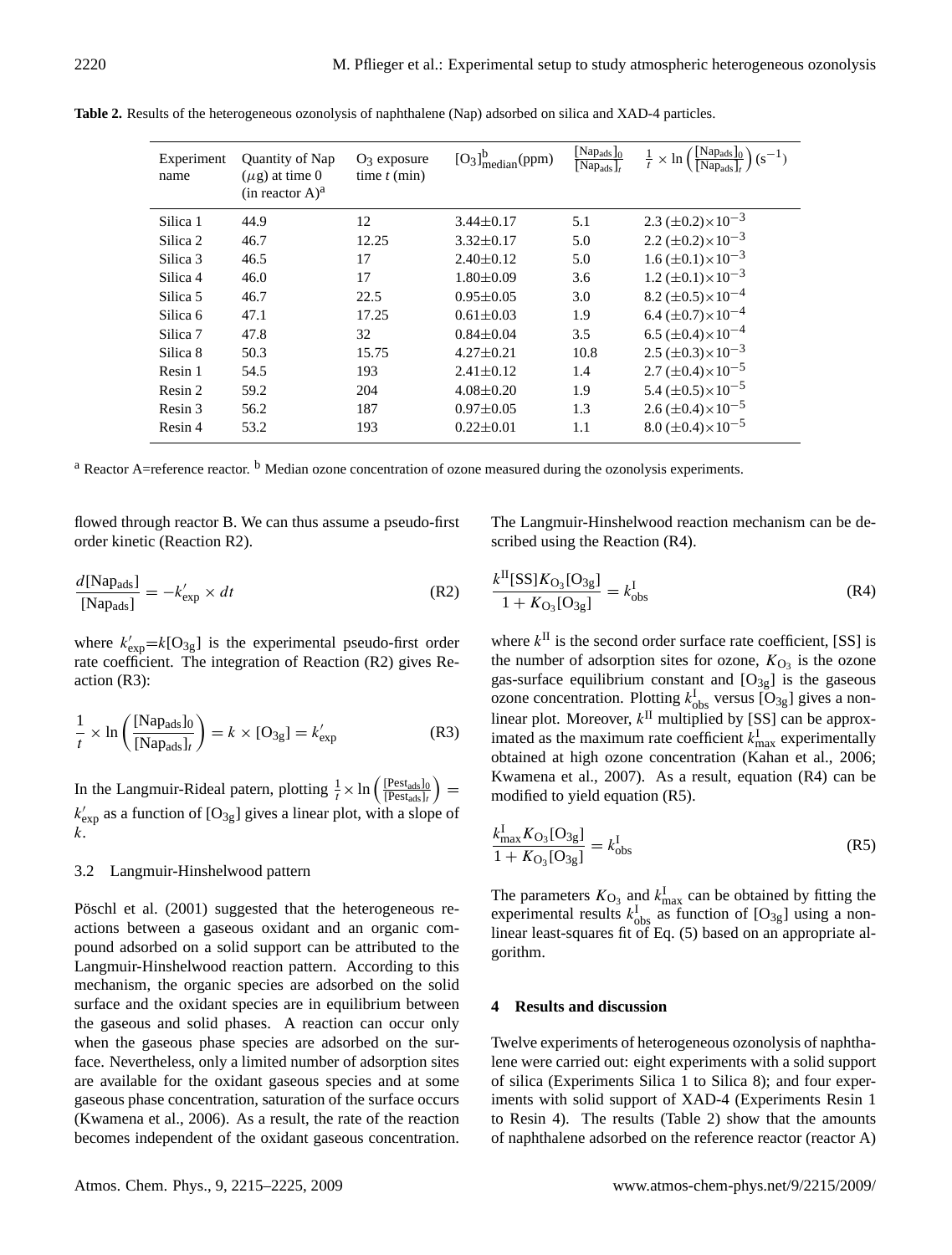were equivalent in the various experiments carried out using the same solid support independently of the duration of the experiments. These results clearly demonstrate that the adsorption procedure was reproducible and the volatilization phenomenon was negligible under the experimental conditions (without ozone) applied in this study.

# 4.1 Treatment of the experimental data using the Langmuir-Rideal pattern

The Langmuir-Rideal mechanism involves only one reactant adsorbed on the surface prior to the reaction. The atmospheric oxidant such as ozone then collides with the surface adsorbed naphthalene and further reacts.

For each experiment, the remaining concentration of naphthalene,  $[Nap_{ads}]_t$ , following the exposure to ozone was compared to the concentration, [Nap<sub>ads</sub>]<sub>0</sub>, in the reference reactor  $(R_A)$ . The value of  $k'_{\exp}$  was determined according to Reaction  $(R3)$  where t is the time of ozone exposure (Table 2).

The experiments were carried out at median ozone concentrations ranging from 0.2 ppm to 4.3 ppm. These concentrations were higher than those usually observed in the atmosphere but were essential in obtaining a significant degradation of naphthalene during an experiment of 12 to 204 min (Table 2).

Due to the instability of the ozone generator, the concentrations of ozone fluctuated during a few minutes. However, the instantaneous concentrations of ozone were not relevant for the kinetic experiments. Nevertheless, because the ozone concentrations were not well described by a Gaussian, the median ozone concentrations were used instead of the usual mean ozone concentrations. The uncertainty of the median concentration was given by the ozone analyser (5%).

Plotting  $\frac{1}{t} \times \ln \left( \frac{[\text{Pest}_{\text{ads}}]_0}{[\text{Pest}_{\text{ads}}]_t} \right)$  $\frac{[Pest_{ads}]_0}{[Pest_{ads}]_t}$  =  $k'_{exp}$  as a function of ozone concentrations was fit with a linear regression  $(R^2=0.99$  and 0.94, respectively for silica and XAD-4 particles) (Fig. 4). According to Reaction (R3), the slope of the linear regressions gave  $k_{\text{O}_3 \text{ silica}}=2.26$ <br>  $(\pm 0.09) \times 10^{-17} \text{ cm}^3 \text{.} \text{molecule}^{-1} \text{ s}^{-1}$  (at 25 °C) and  $(\pm 0.09) \times 10^{-17}$  cm<sup>3</sup>.molec<sup>-1</sup>.s<sup>-1</sup>  $25^{\circ}$ C)  $k_{\text{O}_3 \text{ XAD}-4}$ =4.29 (±1.06)×10<sup>-19</sup> cm<sup>3</sup>.molec<sup>-1</sup>.s<sup>-1</sup> (at  $25^{\circ}$ C and HR<0.7%) for solid supports of silica and XAD-4, respectively.

The experiments performed by Michel et al. (2003) and Usher et al. (2003a) have shown that ozone reacts with solid surfaces such as silica or kaolinite. Thus, we could assume that these reactions may modify the physico-chemical properties of the solid surface and change the gas-solid equilibrium of the organic compounds. The latter implies that the interactions between ozone and the silica support can arguably induce the volatilization of organic compounds (naphthalene) in reactor B. Such a behaviour could possibly explain why the regression lines in Fig. 4 do not pass through the origin.



**Fig. 4.** Graph of the experimental apparent rate constant  $k'_{\text{exp}}$  (s<sup>-1</sup>) and  $k_{\text{obs}}^{\text{I}}$  (s<sup>-1</sup>) versus ozone concentration (molec.cm<sup>-3</sup>)<sup>a</sup> of naphthalene adsorbed  $(a)$  on silica particles, and  $(b)$  on XAD-4 particles.

<sup>a</sup> The vertical errors bars: RSD on the pseudo first order constant  $k'_{exp}$  integrating both the RSD on the ratio reactor A/reactor B and the duration of the experiment under study. Using the RSD on  $k'_{exp}$  and the scattering of the experimental data, the error on the slope  $k$  was calculated using the algorithm available in the Origin 6.0 software.

The obtained results show a great influence of the nature of the particles. The degradation of naphthalene is faster (almost 50 times) when adsorbed on silica surface than on XAD-4 particles (Table 4). Note that XAD-4 particles are not of atmospheric interest, whereas silica particles may be of great atmospheric importance (Usher et al., 2003b). Because XAD-4 particles are often used as very efficient means for trapping the atmospheric PAH (Temime et al., 2004), our results show that it is important to consider the heterogeneous ozonolysis of PAH when adsorbed on XAD-4 surface, particularly for field measurements.

# 4.2 Treatment of the experimental data using the Langmuir-Hinshelwood pattern

The data in Fig. 4 were fit using a nonlinear least-squares fit of equation (R5) based on the Levenberg-Marguardt algorithm in the Origin 6.0 data analysis software package. The fitting parameters gave  $k_{\text{max XAD-4}}^{I}$ =1.0 (±0.9)×10<sup>-4</sup> s<sup>-1</sup> and  $k_{\text{max}}^{I}$  silica<sup>=7.8</sup> (±1.7)×10<sup>-3</sup> s<sup>-1</sup> and  $K_{\text{O}_3}$  x<sub>AD-4</sub>=9.6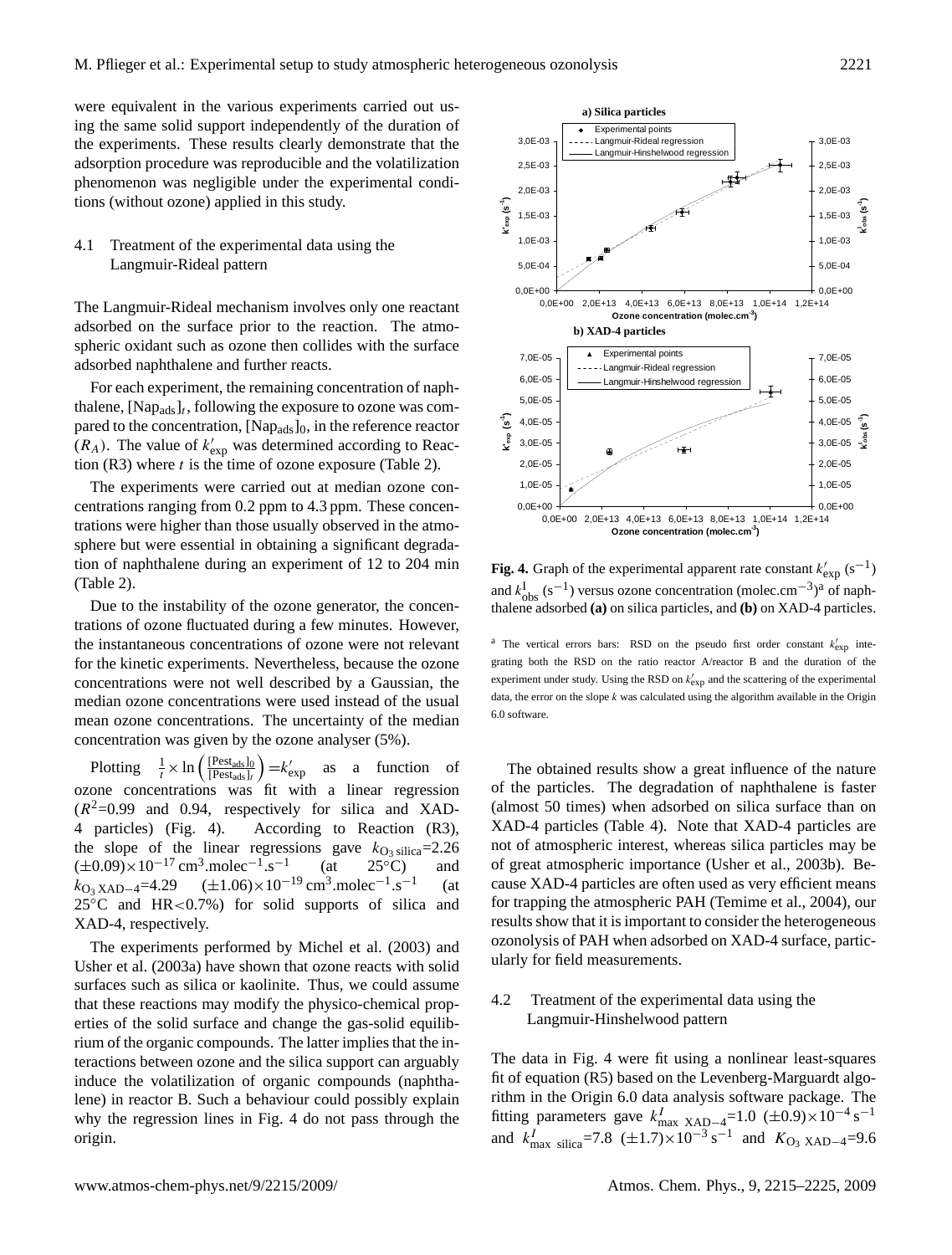Table 3. Rate constants for the homogeneous and heterogeneous ozonolysis of naphthalene and its resulting lifetimes. For the heterogeneous reactivity, both silica and XAD-4 particles were tested, and for both particles, Langmuir-Rideal (LR) and Langmuir-Hinshelwood models (LH) are considered.

| Reactions                                                              | Lifetimes <sup>c</sup>                                                          | $\boldsymbol{k}$<br>$(x10^{-19} \text{ cm}^3 \text{.} \text{molec}^{-1} \text{.} \text{s}^{-1})$ | $k_{\text{obs}}^{\text{I} \text{ c}}$<br>(s <sup>-1</sup> )<br>(298 K) | $k_{\max}^{\rm I}$<br>$(x10^{-5})$<br>$s^{-1}$ )<br>(298 K) | $K_{\text{O}_3}$<br>$(x10^{-15} \text{ cm}^3)$<br>(298 K) | References                                                        |
|------------------------------------------------------------------------|---------------------------------------------------------------------------------|--------------------------------------------------------------------------------------------------|------------------------------------------------------------------------|-------------------------------------------------------------|-----------------------------------------------------------|-------------------------------------------------------------------|
| $Nap_g + O_{3g} \rightarrow P$<br>Gas                                  | $> 80$ days <sup>a</sup><br>$>82$ days <sup>a</sup><br>$> 55$ days <sup>a</sup> | $\overbrace{\phantom{1232211}}$<br>$<$ 2.01 (294 K)<br>$<$ 3.01 (295 K)                          |                                                                        |                                                             |                                                           | Zielinska, 2005<br>Atkinson et al., 1984<br>Atkinson et al., 1986 |
| $Nap_{ads} + O_{3g} \rightarrow P$<br>XAD-4<br>LR                      | $16 \,$ days $^{\rm b}$                                                         | $10\pm2(298 \text{ K})$                                                                          |                                                                        |                                                             |                                                           | Goriaux, 2006                                                     |
|                                                                        | $38 \text{ days}^b$                                                             | $4.29 \pm 1.06$ (298 K)                                                                          |                                                                        |                                                             |                                                           | This work                                                         |
| $Nap_{ads} + O_{3ads} \rightarrow P$<br>XAD-4<br>LH                    | $17 \text{ days}^{\text{b}}$                                                    |                                                                                                  | $6.6810^{-7}$                                                          | $0.1 \pm 0.9$                                               | $9.6 \pm 14$                                              | This work                                                         |
| $Nap_{ads} + O_{3g} \rightarrow P$<br>Silica<br>LR                     | 17 <sub>h</sub>                                                                 | $226\pm9(298\,\mathrm{K})$                                                                       |                                                                        |                                                             |                                                           | This work                                                         |
| Nap <sub>ads</sub> +O <sub>3</sub> ads $\rightarrow$ P<br>Silica<br>LH | 11 <sub>h</sub>                                                                 |                                                                                                  | $2.53\ 10^{-5}$                                                        | $7.8 + 1.7$                                                 | $4.6 \pm 1.3$                                             | This work                                                         |

<sup>a</sup> Lifetimes reported by Zielinska (2005) and calculated according to the rate constants determined by Atkinson et al. (1984) and Atkinson et al. (1986), respectively. <sup>b</sup> The lifetime of heterogeneous ozonolysis of naphthalene adsorbed on XAD-4 has no atmospheric implication (XAD-4 do not represent atmospheric particles), however, the obtained values demonstrate a possible artefact reaction during sampling.  $c$  for  $[O_3] = 28.6$  ppb.

 $(\pm 14) \times 10^{-15}$  cm<sup>3</sup> and  $K_{\text{O}_3 \text{ silica}} = 4.6 \ (\pm 1.3) \times 10^{-15}$  cm<sup>3</sup> with  $R^2$ =0.83 and 0.99 for XAD-4 and silica particles, respectively (Table 3). The errors for  $k_{\text{max}}^{\text{I}}$  and  $K_{\text{O}_3}$  were obtained from the statistical error of the nonlinear least-squares fit.

Comparing  $K_{\text{O}_3}$  values for different substrates, Kwamena et al. (2004) showed that the adsorption of ozone is favoured on non-polar surfaces:  $K_{\text{O}_3}$  values range from less than  $1.2.10<sup>-16</sup>$  cm<sup>3</sup> (for hydrophilic sodium chloride aerosols) up to 2.8.10<sup>-13</sup> cm<sup>3</sup> (for hydrophobic soot aerosols) (Kwamena et al., 2004). The  $K_{\text{O}_3}$  values obtained in the present work are comprised of these two extremes, in good agreement with the polarities of silica and XAD-4 particles which include sodium chloride and soot particles. Furthermore, our value for  $K_{\text{O}_3}$  silica(4.6(±1.3)×10<sup>-15</sup> cm<sup>3</sup>) is similar to the value for  $K_{\text{O}_3}$  non activated silica gel  $(9.5.10^{-15} \text{ cm}^3)$  reported by Kwamena et al. (2004).

According to the Langmuir-Hinshelwood mechanism, the reactivity occurs between adsorbed naphthalene and adsorbed ozone at the aerosol surface. When all surface sites are occupied, the reaction rate becomes independent of the gaseous ozone concentration. Under our experimental conditions, the saturation of the surface by ozone was not reached. However, an extended range of ozone concentrations would not represent the realistic atmospheric condi-

tions. The observed rate constants for 28.6 ppb of ozone are  $k_{\text{obs}}^{\text{I}}$ =6.68×10<sup>-7</sup> s<sup>-1</sup> and  $k_{\text{obs}}^{\text{I}}$  =2.53×10<sup>-5</sup> s<sup>-1</sup> for XAD-4 and silica particles, respectively. Thus, as for the Langmuir-Rideal treatment, the two substrates under study drastically affect the reactivity of naphthalene with ozone.

Goriaux (2006) demonstrated that, for ozone concentrations comprised between 64 ppb and 5 ppm, the rate constants of the same heterogeneous reaction (ozone with naphthalene adsorbed on XAD-4 particles) exhibited a Langmuir-Rideal behaviour, and their rate constant is similar to the one obtained in the present study (Table 3).

The above discussion shows that our experimental data can exhibit both a Langmuir-Rideal and a Langmuir-Hinshelwood behaviour, and it is not possible to distinguish between the two mechanisms.

### 4.3 Atmospheric implications

The rate constants as emerged from this study were used to calculate the atmospheric lifetimes  $(\tau)$  of naphthalene according to Reaction (R6) (Finlayson-Pitts and Pitts, 2000),

$$
\tau = \frac{1}{k \,[\text{O}_3]} \tag{R6}
$$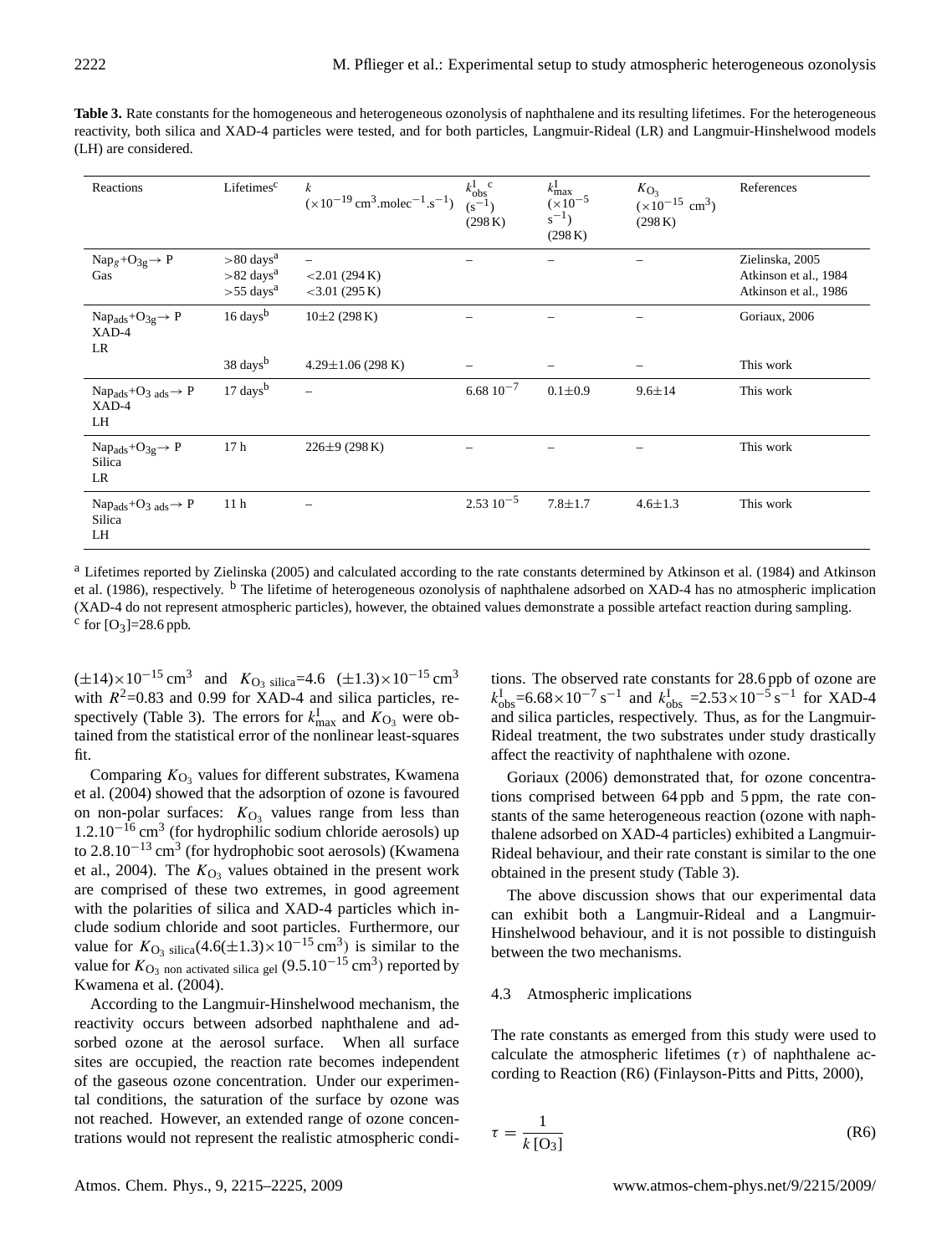and according to Reaction (R7) (for the Langmuir-Hinshelwood pattern),

$$
\tau = \frac{1}{k_{\text{obs}}^I} \tag{R7}
$$

and assuming, (i) that the heterogeneous reaction of naphthalene with ozone is the only degradation process occurring in the atmosphere, and (ii) an ozone concentration of 28.6 ppb. The latter concentration allows for a comparison between our results and those of Zielinska et al. (2005) (Table 3).

Atmospheric lifetime of naphthalene, due to the reaction with ozone in the gas phase, has been calculated to be higher than 80 days (Zielinska, 2005). In comparison, based on our results, the heterogeneous lifetime of naphthalene, is much smaller, independent of both the solid substrate (XAD-4 or silica) and the reaction mechanism (Table 3). These results corroborate a previous study carried out on thirteen PAH adsorbed on silica and graphite particles (Perraudin et al., 2007b).

Perraudin et al. (2005) and (2007b) have studied the ozonolysis of PAHs (excluding naphthalene) adsorbed on graphite and silica. They observed different reactivities depending on the substrate. The same phenomenon was monitored in the current study. The authors suggested a possible influence of both the chemical composition of the aerosols and their physical structure (specific surface, pore size). It was assumed that these physical parameters could modify the surface rate coverage and thus the quantity available for reaction (Perraudin et al., 2007b; Alebic-Juretic et al., 1990). Using our experimental protocol, the amount of PAH initially adsorbed on the solid support was controlled, thus, it was possible to assert that both the amount of naphthalene was similar on the two solid surfaces and the experiments were carried out with naphthalene concentrations far below a monolayer. As a result, the amount of naphthalene available for reaction was similar for the two solid supports under study (Table 2) which invalidates the hypothesis by Perraudin et al. (2007b) and Alebic-Juretic et al. (1990). Two other hypotheses could be put forward to explain this phenomenon:

- 1. The difference in the chemical composition of the solid support could modify the nature of the Van der Vaals interactions occurring between naphthalene and the solid surface which in turn could modify the activation energy of the PAH under study.
- 2. The difference in the pore sizes of the solid supports under study could more or less efficiently protect the PAH depending on the ability of ozone to penetrate into the pores.

Unfortunately, the current study does not permit further validation and credibility of these hypotheses.

### **5 Conclusions**

An experimental setup was developed to study the heterogeneous reactivity of SVOC with ozone. It consisted in generating a constant gaseous flow of SVOC which was split between two reactors. The internal walls of each reactor were covered with a homogeneous surface of particles. Thus, according to a solid-gas equilibrium, a part of the gaseous SVOC was adsorbed on the solid surface simulating the adsorption-desorption phenomenon occurring in the atmosphere. The compounds adsorbed on particles were exposed to ozone and the kinetics of ozonolysis were calculated by comparing adsorbed SVOC concentrations exposed to an  $O_3 + N_2$  flow to adsorbed SVOC concentrations exposed to a  $N_2$  flow. Naphthalene was chosen as a proxy to simulate atmospheric PAH because of its high reactivity towards ozone and due to its high volatility which facilitated its production into the gaseous phase and allowed us to test the experimental artefacts of volatilization under the worst conditions.

The heterogeneous reactivity of naphthalene adsorbed on two different kinds of particles (silica and XAD-4) have shown that the degradation rate was significantly influenced by the particles (chemical and/or physical composition). Moreover, our results demonstrated that the heterogeneous reactions are faster compared to those found in the gaseous phase. Hence, it can be concluded that degradation of naphthalene adsorbed on solid carriers under ozone processing could be an important sink for this compound in the atmosphere.

Because of the important degradation rate of PAH adsorbed on particles, a realistic estimation of their atmospheric lifetime must take into account both the homogeneous and heterogeneous reactivities. Satisfying estimates of these lifetimes will provide a better knowledge of the atmospheric behaviour of these compounds.

Finally, this work cannot provide a clear picture of the mechanism of the reactivity (Langmuir-Rideal or Langmuir-Hinshelwood patern). However, the proposed alternative approach can be very useful to elucidate the heterogeneous reactivity of organic compounds which react very slowly towards ozone (e.g. pesticides) under well-controlled laboratory conditions.

*Acknowledgements.* This work is financed by the French Environmental Ministry (Primequal 2 program) and ADEME (Agence de l'Environnement et de la Maîtrise de l'Energie).

Edited by: V. F. McNeill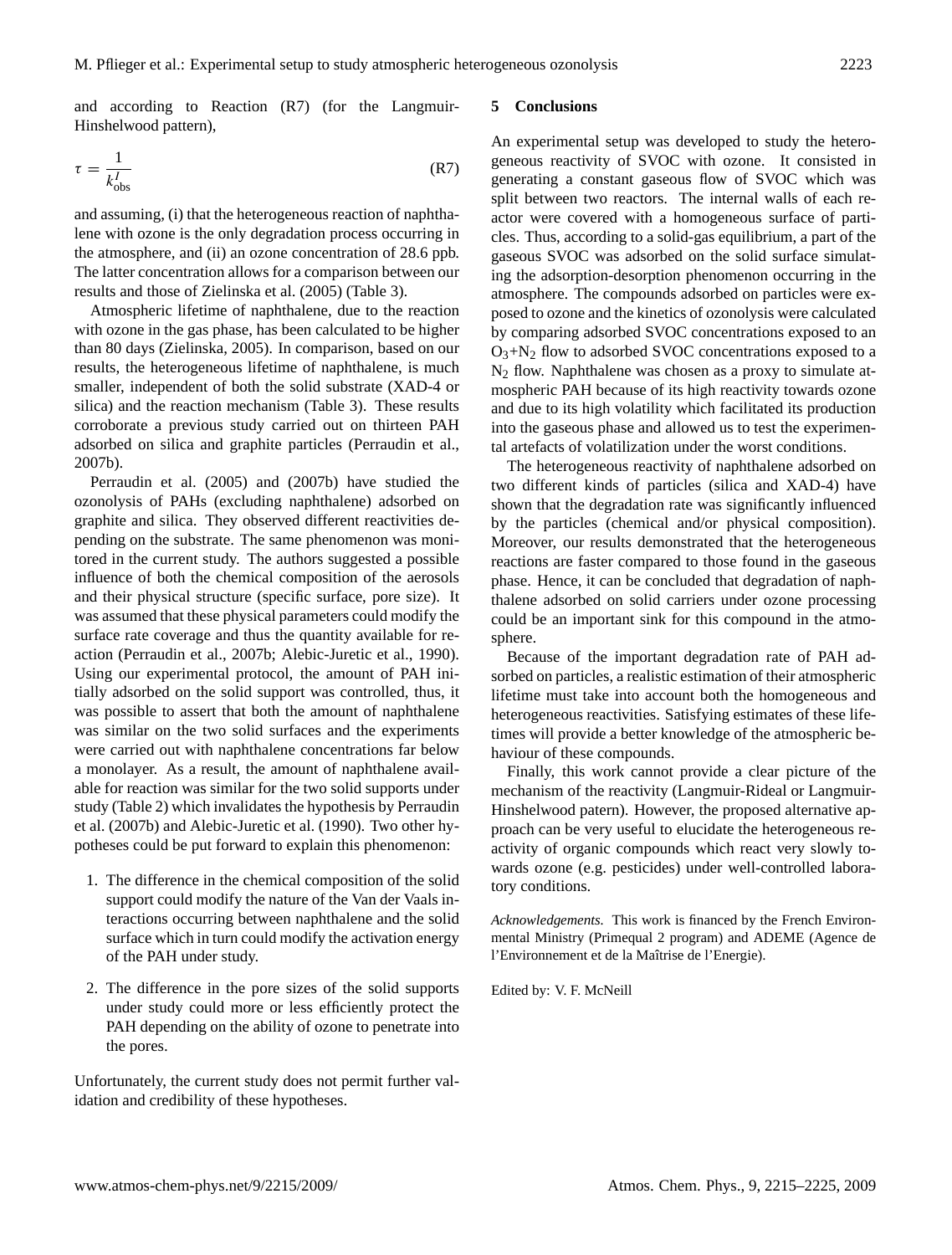## **References**

- Alebic-Juretic, A., Cvitas, T., and Klasinc, L.: Heterogeneous polycyclic aromatic hydrocarbon degradation with ozone on silica gel carrier, Environ. Sci. Technol., 24, 62–66, 1990.
- Arey, J., Zielinska, B., Atkinson, R., and Aschmann, S. M.: Nitroarene products from the gas-phase reactions of volatile polycyclic aromatic hydrocarbons with the OH radical and  $N_2O_5$ , Int. J. Chem. Kinet., 21, 775–799, 1989.
- Atkinson, R., Aschmann, S. M., and Pitts Jr., J. N.: Kinetics of the reactions of naphthalene and biphenyl with hydroxyl radicals and with ozone at  $294\pm1$  K, Environ. Sci. Technol., 18, 110–113, 1984.
- Atkinson, R. and Aschmann, S. M.: Kinetics of the reactions of naphthalene, 2 methylnaphthalene, and 2, 3 dimethylnaphthalene with hydroxyl radicals and with ozone at 295±1 K, Int. J. Chem. Kinet., 18, 569–573, 1986.
- Atkinson, R., Guicherit, R., Hites, R. A., Palm, W. U., Seiber, J. N., and De Voogt, P.: Transformations of pesticides in the atmosphere: a state of the art, Water Air Soil Pollut., 115, 219–243, 1999.
- Bossan, D., Wortham, H., and Masclet, P.: Atmospheric transport of pesticides adsorbed on aerosols. I. photodegradation in simulated atmosphere, Chemosphere, 30, 21–29, 1995.
- Bunce, N., Liu, L., Zhu, J., and Lane, D.: Reaction of naphthalene and its derivatives with OH radicals in the gas phase, Environ. Sci. Technol., 31, 2252–2259, 1997.
- Calvert, J. G., Atkinson, R., Becker, K. H., Kamens, R. M., Seinfeld, J. H., Wallington, T. J., and Yarwood, G.: The mechanisms of atmospheric oxidation of aromatic hydrocarbons, Oxford University Press, New York, 2002.
- Carter, W. P. L., Luo, D., and Malkina, I. L.: Investigation of the atmospheric reactions of chloropicrin, Atmos. Environ., 31, 1425– 1439, 1997.
- Chevreuil, M., Garmouna, M., Teil, M. J., and Chesterikoff, A.: Occurence of organochlorines (PCBs, pesticides) and herbicides (triazines, phenylureas) in the atmosphere and in the fallout from urban and rural stations of Paris area, Sci. Total Environ., 182, 25–37, 1996.
- Coupe, R. H., Manning, M. A., Foreman, W. T., Goolsby, D. A., and Majewski, M. S.: Occurrence of pesticides in rain and air in urban and agricultural areas of Mississippi, april-september 1995, Sci. Total Environ, 248, 227–240, 2000.
- Daisey, J. M., Lewandowski, C. G., and Zorz, M.: A photoreactor for investigations of the degradation of particle-bound polycyclic aromatic hydrocarbons under simulated atmospheric conditions, Environ. Sci. Technol., 16, 857–861, 1982.
- Donaldson, D. J. and Vaida, V.: The influence of organic films at the air-aqueous boundary on atmospheric processes, Chem. Rev., 106, 1445–1461, 2006.
- Esteve, W., Budzinski, H., and Villenave, E.: Relative rate constants for the heterogeneous reactions of OH,  $NO<sub>2</sub>$  and  $NO$  radicals with polycyclic aromatic hydrocarbons adsorbed on carbonaceous particles, Part 1: PAHs adsorbed on 1–2 mm calibrated graphite particles, Atmos. Environ., 38, 6063–6072, 2004.
- Esteve, W., Budzinski, H., and Villenave, E.: Relative rate constants for the heterogeneous reactions of  $NO<sub>2</sub>$  and OH radicals with polycyclic aromatic hydrocarbons adsorbed on carbonaceous particles, Part 2: PAHs adsorbed on diesel particulate exhaust SRM 1650a, Atmos. Environ., 40, 201–211, 2006.
- Finlayson-Pitts, B. J. and Pitts Jr., J. N.: Chemistry of the upper and lower atmosphere: theory, experiments and applications, Academic press, USA, 2000.
- Fuller, E. N., Schettler, P. D., and Giddings, J. C.: A new method for prediction of binary gas-phase diffusion coefficients, Ind. Eng. Chem., 58, 18–27, 1966.
- Gloaguen, E., Mysak, E. R., Leone, S. R., Ahmed, M., and Wilson, K. R.: Investigating the chemical composition of mixed organic– inorganic particles by "soft" vacuum ultraviolet photoionization: The reaction of ozone with anthracene on sodium chloride particles, Int. J. Mass spectrom., 258, 74–85, 2006.
- Goriaux, M.: Etude des artefacts de prélèvement et de la distribution gaz-particules des HAP, PhD thesis, Laboratoire Chimie et Environnement, Universite de Provence Aix-Marseille I, France, ´ 2006.
- Goriaux, M., Jourdain, B., Wortham, H., Temime, B., Besombes, J. L., Marchand, N., Albinet, A., and Leoz-Garziandia, E.: Field comparison of particulate PAH measurements using a low-flow denudeur device and conventional sampling systems, Environ. Sci. Technol., 40, 6398–6404, 2006.
- Gundel, L. A., Lee, V. C., Mahanama, K. R. R., Stevens, R. K., and Daisey, J. M.: Direct determination of the phase distributions of semi-volatile polycyclic aromatic hydrocarbons using annular denuders, Atmos. Environ., 29, 1719–1733, 1995.
- Hung, H., Blanchard, P., Halsall, C. J., Bidleman, T. F., Stern, G. A., Fellin, P., Muir, D. C. G., Barrie, L. A., Jantunen, L. M., Helm, P. A., Ma, J., and Konoplev, A.: Temporal and spatial variabilities of atmopsheric polychlorinated biphenyls (PCBs), organochlorine (OC) pesticides and polycyclic aromatic hydrocarbons (PAHs) in the Canadian Artic: Results from a decade of monitoring, Sci. Total Environ., 342, 119–144, 2005.
- Hunt, G. and Pangaro, N.: Potential contamination from the use of synthetic adsorbents in air sampling procedures, Anal. Chem., 54, 369–372, 1982.
- Kahan, T. F., Kwamena, N. O. A., and Donaldson, D. J.: Heterogeneous ozonation kinetics of polycyclic aromatic hydrocarbons on organic films, Atmos. Environ., 40, 3448–3459, 2006.
- Kwamena, N. O. A., Thornton, J. A., and Abbatt, J. P. D.: Kinetics of surface-bound Benzo[a]Pyrene and ozone on solid organic and salt aerosols, J. Phys. Chem. A., 108, 11626–11634, 2004.
- Kwamena, N. O. A., Earp, M. E., Young, C. J., and Abbatt, J. P. D.: Kinetic and product yield study of the heterogeneous gas-surface reaction of anthracene and ozone, J. Phys. Chem. A., 110, 3638– 3646, 2006.
- Kwamena, N. O. A., Staikova, M. G., Donaldson, D. J., George, I. J., and Abbatt, J. P. D.: Role of the aerosol substrate in the heterogeneous ozonation reactions of surface-bound PAHs, J. Phys. Chem. A., 111, 11050–11058, 2007.
- Kwok, E. S. and Atkinson, R.: Estimation of hydroxyl radical reaction rate constants for gas-phase organic compounds using a structure-reactivity relationship: an update, Atmos. Environ., 29, 1685–1695, 1995.
- Le Person, A., Mellouki, A., Munoz, A., Borras, E., Martin-Reviejo, M., and Wirtz, K.: Trifluralin: Photolysis under sunlight conditions and reaction with HO radicals, Chemosphere, 67, 376–383, 2007.
- Lei, Y. D., Chankalal, R., Chan, A., and Wania, F.: Supercooled liquid vapour pressures of the polycyclic aromatic hydrocarbons, J. Chem. Eng. Data, 47, 801–806, 2002.